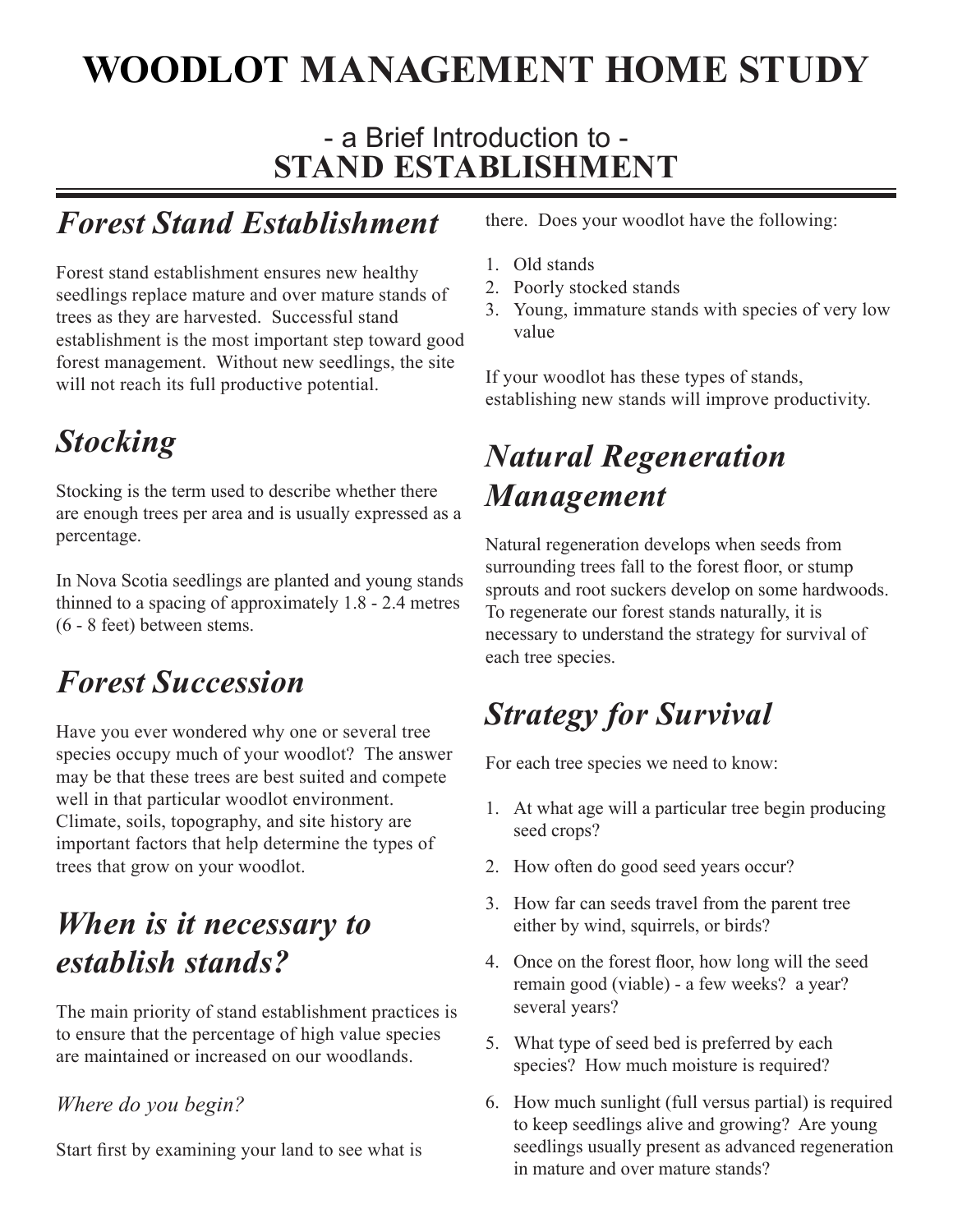- 7. Is the species capabel of vegetative reproduction (sprouts, suckers)?
- Using the answers to these questions, what 8. cutting strategy can be used to ensure that the new stands will contain sufficient numbers of preferred species?

## *Shelterwood Cutting System*

Shelterwood cutting is the removal of mature timber in two or three partial cuts which extend over 10 to 20 years. The system encourages even aged regeneration of preferred species under the partial shade of valuable seed trees, and is a good way to promote natural regeneration of desirable species.

## *Clearcutting*

Clearcutting is a common method of harvesting that removes all, or most of the trees on a piece of forested land during one harvest operation.

When applied properly, clearcutting is a safe and effective way to manage your stands. It is suited to stands of over mature trees; areas extensively damaged by fire, insects, diseases, or wind; and stands that have been highgraded or are composed of poor quality trees.

Before clearcutting, an assessment should be made of the existing regeneration and a forecast made for possible seedling establishment after the cut.

## *Selection Cutting System*

Selection cutting is the removal of trees from a stand to provide a steady flow of forest products from the woodlot. This uneven-aged management system can remove single trees, groups of trees, or strips of trees from a stand.

### *Seed Tree System*

This method of stand establishment is a modification of clearcutting, except that scattered good quality, mature trees are left to provide seed for a new crop.

This system has been used successfully to regenerate white pine in Nova Scotia.

## *Artificial Regeneration Management*

Planting is usually recommended on woodlots in the following cases:

- Mature and over-mature stands that will not likely 1. regenerate naturally, such as white spruce, or that will regenerate to undesirable species.
- Non-regenerating, understocked, stands, regardless 2. of species composition, since the site is not being fully utilized, if it will not likely improve.
- 3. Young stands stocked with low value species such as grey birch, white birch, aspen or beech.
- Stands that have been damaged by insect, disease 4.or fire and which will not regenerate naturally.

Artifical regenereation of softwood begins when cones are collected from the forest or from special seed production areas called seed orchards. Seed orchards contain trees grown from seed or shoots from the very best trees, ofen called "plus" trees. The seeds are extracted mechanically and stored under controlled conditions.

Seeds are germinated and grown into seedlings in forest nurseries. Softwood species dominate artificial regeneration programs. Hardwood seedlings are more difficult and expensive to produce and planting success is poor.

#### *Site Preparation*

The primary objective of site preparation is to create as many suitable planting spots as possible. Suitability for planting means easy access for planters and sufficient suitable microsites for seedling survival and growth. These microsites generally have adequate drainage, mineral soil and humus mixture, and minimal weed competition.